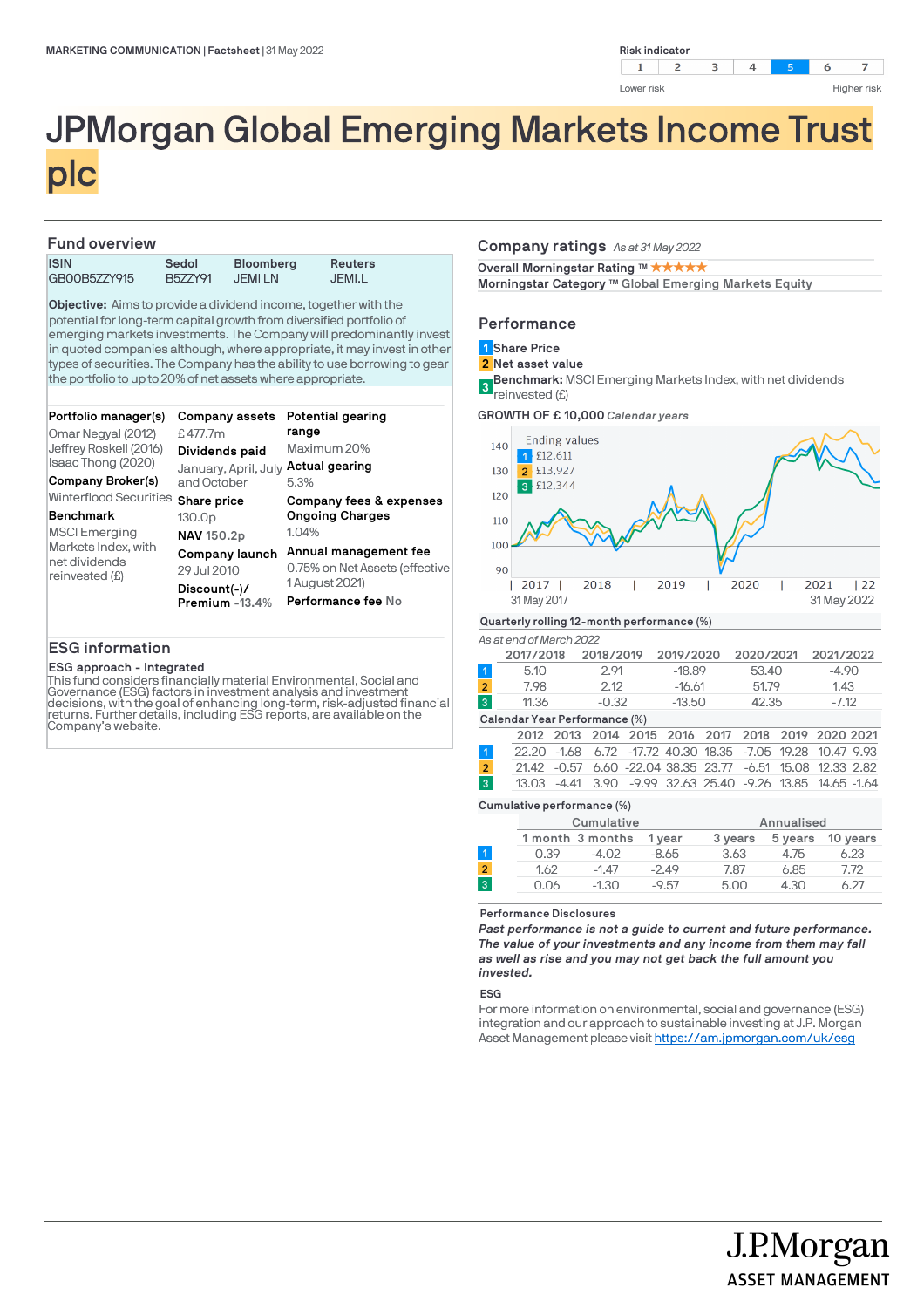| YIELD AND DIVIDEND HISTORY                                                                                       |      |      |      |      |      |  |
|------------------------------------------------------------------------------------------------------------------|------|------|------|------|------|--|
| Prospective dividend yield: 3.9%<br>Total dividend for last financial year: 5.10p<br>Financial year end: 31 July |      |      |      |      |      |  |
|                                                                                                                  | 2017 | 2018 | 2019 | 2020 | 2021 |  |
| Total dividend per share (p)                                                                                     | 4.90 | 5.00 | 5.10 | 5.10 | 5.10 |  |

## **Holdings**

| Top 10                      | Sector                    | % of assets |
|-----------------------------|---------------------------|-------------|
| Taiwan Semiconductor        | Information<br>Technology | 7.1         |
| <b>Samsung Electronics</b>  | Information<br>Technology | 5.0         |
| China Construction Bank H   | Financials                | 3.3         |
| Wal-Mart De Mexico          | <b>Consumer Staples</b>   | 2.9         |
| Infosys Technologies        | Information<br>Technology | 2.7         |
| B3 SA - Brasil Bolsa Balcao | Financials                | 2.5         |
| Grupo Financiero Banorte    | Financials                | 2.5         |
| China Merchants Bank H      | Financials                | 2.4         |
| <b>NetEase</b>              | Communication<br>Services | 2.3         |
| OPAP                        | Consumer<br>Discretionary | 2.3         |

## **Market cap (%) (USD)**



| Regions (%)                   |      | <b>Compared to benchmark</b> |
|-------------------------------|------|------------------------------|
| China                         | 27.3 | $-1.4$                       |
| Taiwan                        | 21.5 | $+5.9$                       |
| Mexico                        | 8.8  | $+6.6$                       |
| Hong Kong                     | 7.2  | $+5.2$                       |
| Korea                         | 6.1  | $-6.6$                       |
| South Africa                  | 5.4  | $+1.7$                       |
| India                         | 5.3  | $-7.5$                       |
| Indonesia                     | 4.4  | $+2.5$                       |
| <b>Brazil</b>                 | 3.3  | $-2.3$                       |
| Thailand                      | 2.6  | $+0.7$                       |
| Others                        | 6.4  | $-6.5$                       |
| Cash                          | 1.7  | $+1.7$                       |
|                               |      |                              |
| Sectors (%)                   |      | <b>Compared to benchmark</b> |
| Financials                    | 30.1 | $+8.2$                       |
| Information Technology        | 27.5 | $+6.3$                       |
| Consumer Discretionary        | 13.8 | $+1.0$                       |
| <b>Consumer Staples</b>       | 11.7 | $+5.7$                       |
| <b>Communication Services</b> | 6.5  | $-3.6$                       |
| Industrials                   | 4.1  | $-1.4$                       |
| Energy                        | 1.8  | $-3.2$                       |
| <b>Real Estate</b>            | 1.1  | $-1.0$                       |
| <b>Materials</b>              | 1.0  | $-8.1$                       |
| Utilities                     | 0.7  | $-2.0$                       |
| <b>Health Care</b>            | 0.0  | $-3.6$                       |
| Cash                          | 1.7  | $+1.7$                       |